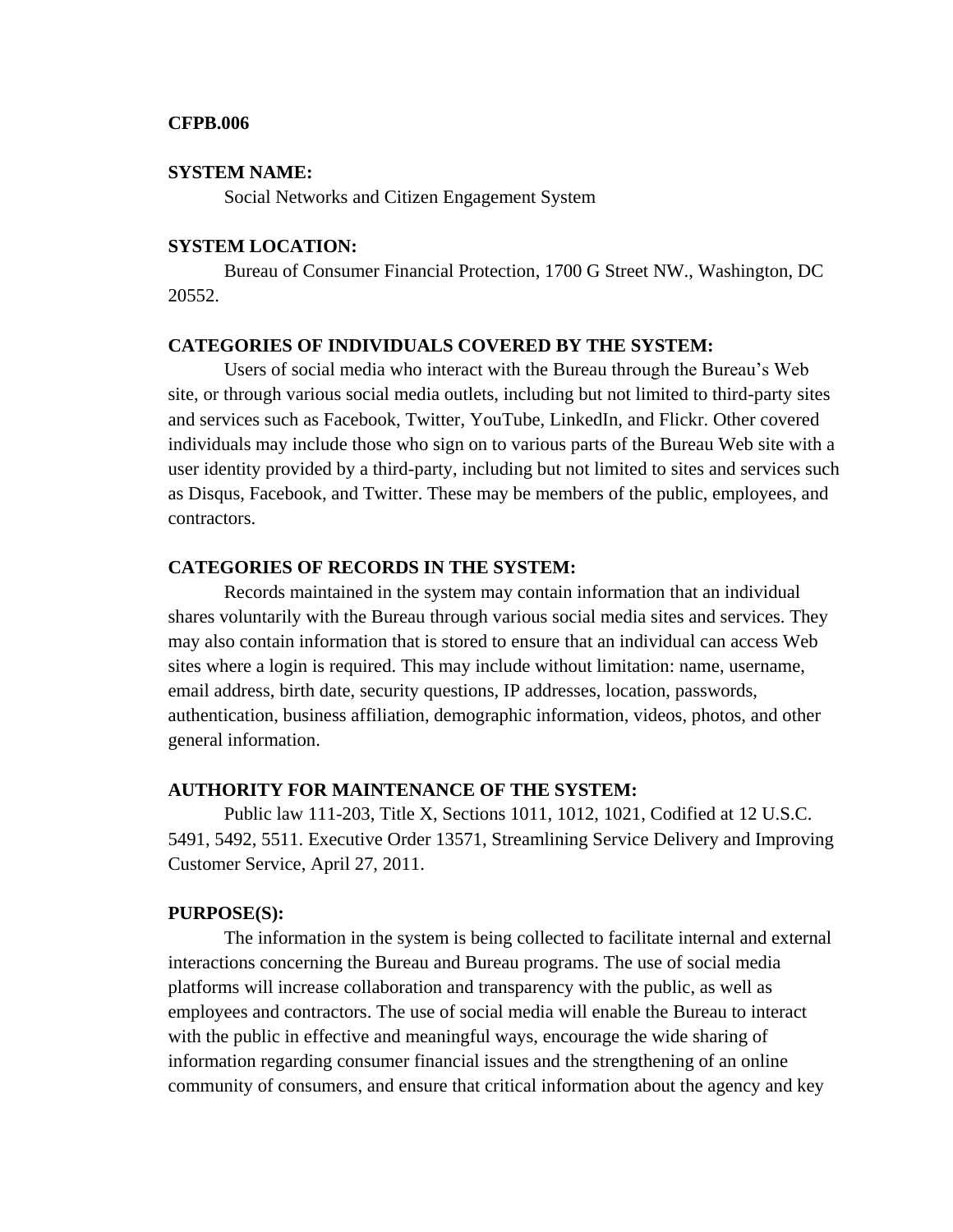consumer finance issues is distributed. The information will also be used for administrative purposes to ensure quality control, performance, and improving management processes.

# **ROUTINE USES OF RECORDS MAINTAINED IN THE SYSTEM, INCLUDING CATEGORIES OF USERS AND THE PURPOSES OF SUCH USES:**

These records may be disclosed, consistent with the Bureau's Disclosure of Records and Information Rules, promulgated at 12 CFR 1070 *et seq.,* to:

- (1) Appropriate agencies, entities, and persons when (a) the Bureau suspects or has confirmed that there has been a breach of the system of records; (b) the Bureau has determined that as a result of the suspected or confirmed breach there is a risk of harm to individuals, the Bureau (including its information systems, programs, and operations), the Federal Government, or national security; and (c) the disclosure made to such agencies, entities, and persons is reasonably necessary to assist in connection with the Bureau's efforts to respond to the suspected or confirmed breach or to prevent, minimize, or remedy such harm;
- (2) Another Federal agency or Federal entity, when the Bureau determines that information from this system of records is reasonably necessary to assist the recipient agency or entity in (a) responding to a suspected or confirmed breach or (b) preventing, minimizing, or remedying the risk of harm to individuals, the recipient agency or entity (including its information systems, programs, and operations), the Federal Government, or national security, resulting from a suspected or confirmed breach.
- (3) Another federal or state agency to (a) permit a decision as to access, amendment or correction of records to be made in consultation with or by that agency, or (b) verify the identity of an individual or the accuracy of information submitted by an individual who has requested access to or amendment or correction of records;
- (4) The Office of the President in response to an inquiry from that office made at the request of the subject of a record or a third party on that person's behalf;
- (5) Congressional offices in response to an inquiry made at the request of the individual to whom the record pertains;
- (6) Contractors, agents, or other authorized individuals performing work on a contract, service, cooperative agreement, job, or other activity on behalf of the Bureau or Federal Government and who have a need to access the information in the performance of their duties or activities;
- (7) The DOJ for its use in providing legal advice to the Bureau or in representing the Bureau in a proceeding before a court, adjudicative body, or other administrative body, where the use of such information by the DOJ is deemed by the Bureau to be relevant and necessary to the advice or proceeding, and such proceeding names as a party in interest: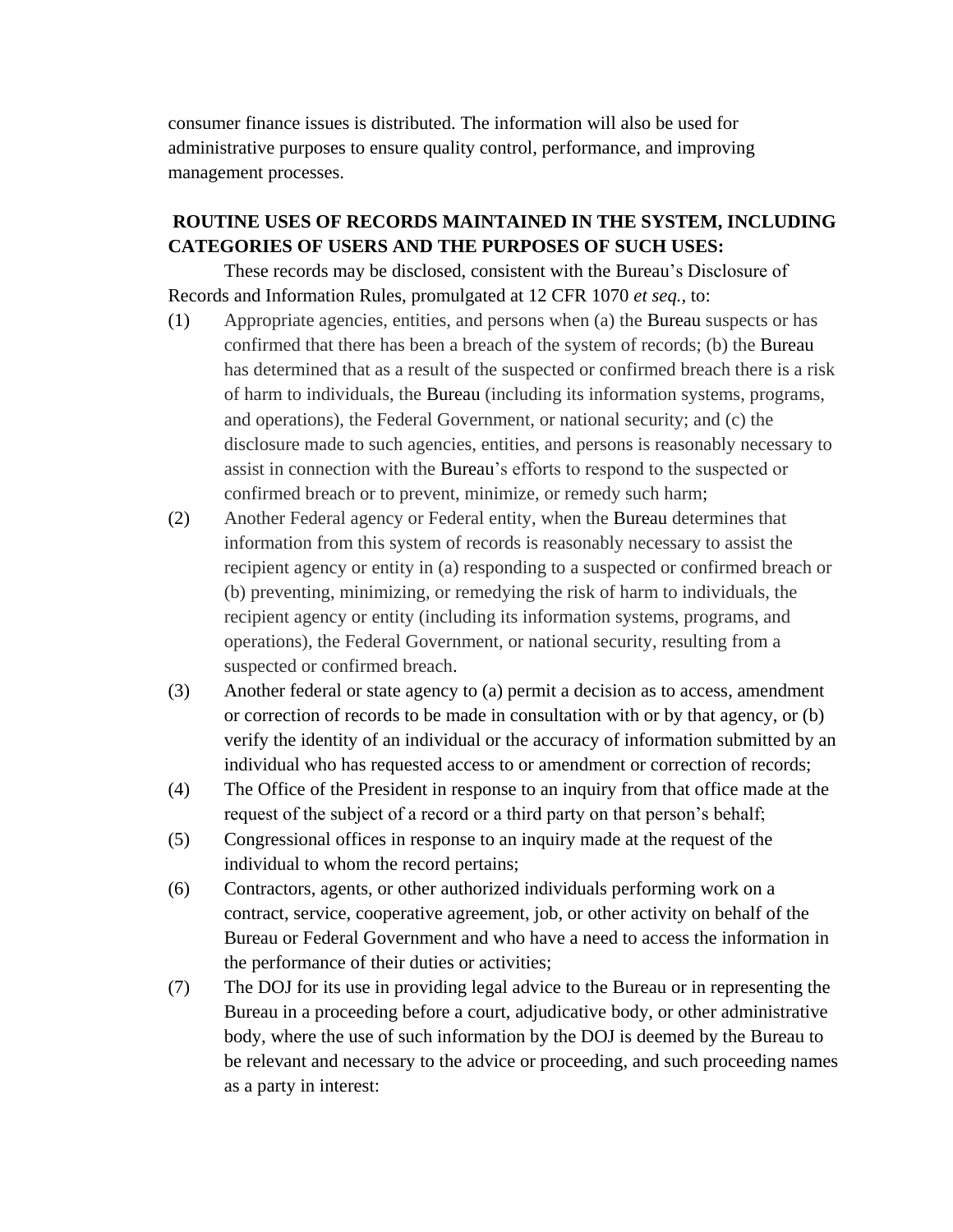(a) The Bureau;

(b) Any employee of the Bureau in his or her official capacity;

(c) Any employee of the Bureau in his or her individual capacity where DOJ has agreed to represent the employee; or

(d) The United States, where the Bureau determines that litigation is likely to affect the Bureau or any of its components;

- (8) A court, magistrate, or administrative tribunal in the course of an administrative proceeding or judicial proceeding, including disclosures to opposing counsel or witnesses (including expert witnesses) in the course of discovery or other prehearing exchanges of information, litigation, or settlement negotiations, where relevant or potentially relevant to a proceeding, or in connection with criminal law proceedings; and
- (9) Appropriate federal, state, local, foreign, tribal, or self-regulatory organizations or agencies responsible for investigating, prosecuting, enforcing, implementing, issuing, or carrying out a statute, rule, regulation, order, policy, or license if the information may be relevant to a potential violation of civil or criminal law, rule, regulation, order, policy, or license.

(10)

# **POLICIES AND PRACTICES FOR STORING, RETRIEVING, ACCESSING, RETAINING, AND DISPOSING OF RECORDS IN THE SYSTEM: STORAGE:**

Paper and electronic records.

# **RETRIEVABILITY:**

Records are retrievable by full-text search. Records may also be retrieved by personal identifiers, which may include without limitation: name, username, email address, IP addresses, geographic information, and demographic information.

# **SAFEGUARDS:**

Access to electronic records that are not otherwise available to the general public by virtue of their presence on social media sites is restricted to authorized personnel who have been issued non-transferrable access codes and passwords. Other records are maintained in locked file cabinets or rooms with access limited to those personnel whose official duties require access.

# **RETENTION AND DISPOSAL:**

The Bureau will manage all computer and paper files in the system as permanent records until the disposition schedule for these records is approved by the National Archives and Records Administration, at which time, the Bureau will dispose of such files in accordance with the schedule.